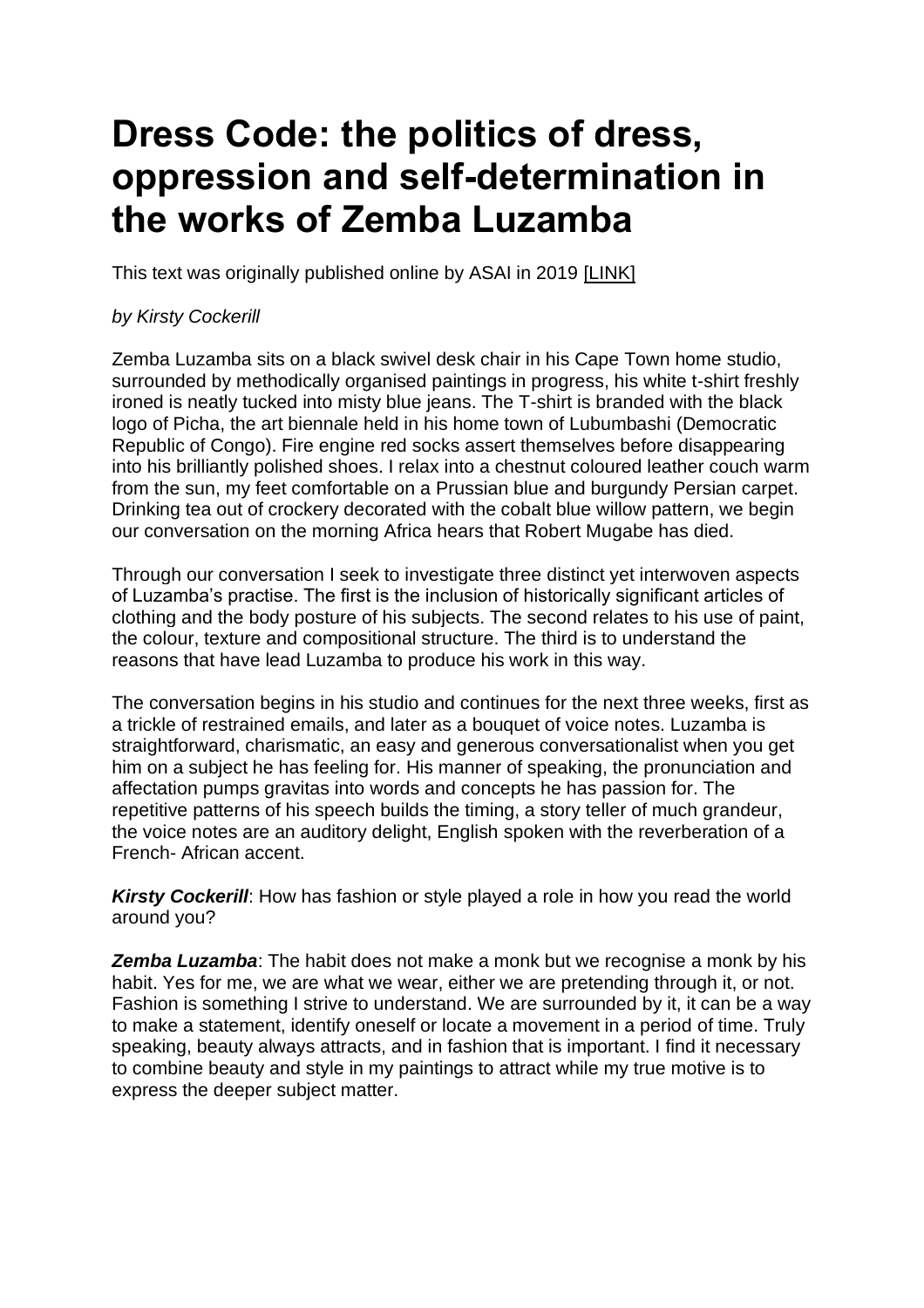Zemba Luzamba was born 1973 in Lubumbashi, the same year President Mobutu banned the wearing of blazers, shirts, ties and bow ties. Mobutuism, with its attendant policy of Authenticity was in full rhumba. Mobutu had returned from a visit to Beijing and a meeting with the Chinese Communist leader Mao Zedong, his suitcase neatly packed with fresh inspiration. He renamed the Mao- style tunic the abacost, a word derived from binding the French 'à bas le costume' literally translated as 'down with the suit'. The abacost became the enforced uniform of Zairian men working in any business or civil capacity. Sometimes worn with a cravat, and if you were Mobutu, with a leopard-skin toque.

Thus continued Mobutu's implementation of his totalitarian policy of *Authenticité* (sometimes referred to as 'Zairanisation' in English). In 1971 it took the form of a nation-wide renaming campaign. Mobutu renamed the Republic of Congo the Republic of Zaire. In 1972 he changed his own name from Joseph-Désiré Mobutu to Mobutu Sese Seko Koko Ngbendu Wa Za Banga translated as 'all-powerful warrior who, because of his endurance and inflexible will to win, will go from conquest to conquest, leaving fire in his wake'.

The policy of *Authenticité* was sold to his subjects as a force to rid the country of the vestiges of Belgian colonisation and as a design to birth a centralised and singular national identity. Projecting his own image, Mobutuism became the allencompassing ideology, a cult of personality.

The men packed away their suits and stepped into the abacost, the women packed away their fashionable pre independence miniskirts and wrapped themselves from waist to ankle with African wax print cloth, ironically made in Holland. Freedom of choice had been banished. The citizens of the country where not treated as subjects capable of their own transformation, but rather as objects to be transformed into his own image.

*KC*: Tell me about the abacost, what does it mean to you, have you ever included it in a painting?

*ZL*: An abacost was made to eliminate the use of blazers, bow ties and ties of all kind. I have not portrayed it in many of my works, because somewhere, somehow it does not give you a very good memory. It was worn by the military, you don't cherish that kind of thing in your memory. None in the country could wear a blazer, you would be arrested and sentenced. The abacost was imposed to show patriotism, because the country had only one political party back then, so everyone had an obligation to wear an abacost to show their support for the Mobutu ideal. It was a sign for Mobutu to see who follows his instruction and who does not. It was easy for him to see who was trying to oppose the situation. It was also playing with people minds, he achieved this by convincing each and every one that by putting on the abacost we are all supporting every movement our dictator president brings to the country. It was a kind of supporting movement that he had. He achieved control, total control. In 1990 when Mobutu stopped his dictatorship and let democracy come into the Congo, our fathers and grandfathers went straight to their suitcases and brought out the clothes they used to dress in before independence. It was so sudden, Mobutu had a speech in the evening, and it was proclaimed that he would let the people free to choose. The first thing that changed the follow day was dressing,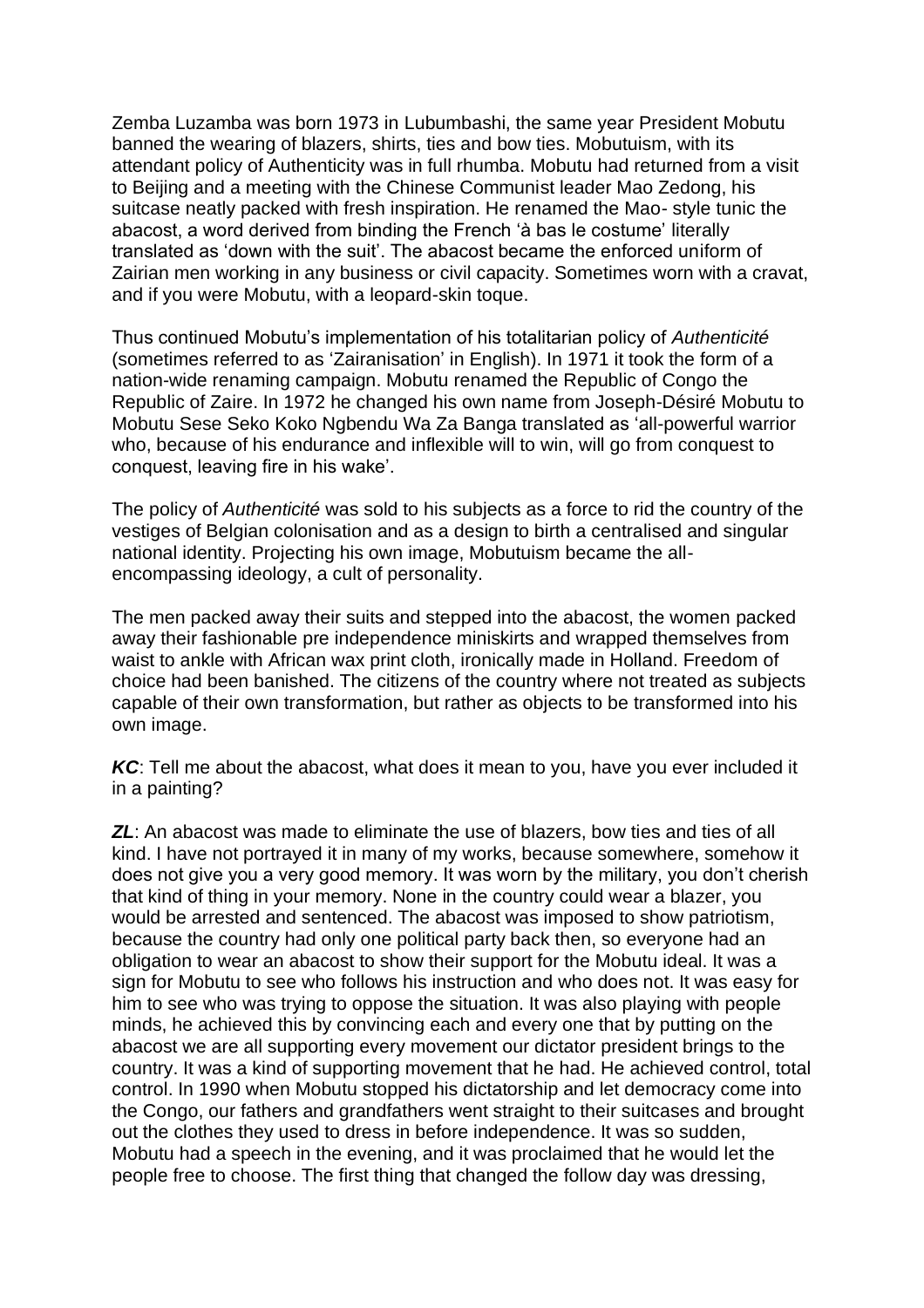especially in men, they started wearing ties the following morning, most of our parents and elders, you know most of them kept their ties somewhere hidden, the dress code changed, changed completely. In 1990 people went back to their old styles, you know, putting on a normal blazer, people became a little bit freer to express themselves when it comes to clothing. We were being controlled by one party Popular Movement of the Revolution MPR that was established in 1967. There was still fear, here and there, but people were free to choose their own dress. Women of the 1960s wore many miniskirts, mini dress, mini this, mini, that. Most of the clothing was minis with a long big head scarf. But in Mobutu's era they were not allowed to wear minis, they had to adopt the African wax cloth, wax Hollandais, made in Holland, and wrap that fabric around the waist to cover their legs. That's what they wore from the 1970's to early 1980s. In the 1990s we started to see short dresses and miniskirts, women went back to what was poplar in the 1960s. All though, still now, they have become accustomed to the wax print, it has become traditional, a so called respectable married women would not dare to wear a mini anymore. It's just become a belief that you are a mature or respectable women if you wear the long wax cloth now. There were men who had kept their suits, ties, blazers for so long. When it changed in the 1990s, it was like, it was like they found something they lost for so many years, since the late 1960s! Imagine how happy some people were. We saw 1950s and 1960s styled suits, people heading to work, to business, wearing ties, a totally changed scenery in the street. It happened over night, it's one of the memories I have kept. It's still very fresh in me.

Mobutu's announcement of the transition to the Third Republic in 1990, which included most notably a three party system, came with the freedom to return to more universal forms of dress, men could wear a suit and tie without fear of arrest. Notably some aspects of the Mobutu's enforced dress code have been harder to shake. The notion that reputable women wear long skirts is one. Culture can never be measured in historical time, it is neither linear in evolution nor restricted to geographical terrain. It's a compression of past historical impressions, present and future imaginations and potentials.

*KC*: How do you find style and fashion in South Africa different to the DRC?

**ZL:** As for South Africa, there is "multifashionstylism" I mean a cocktail of fashion where you find diverse ranges with many influence in style, from traditional African to modern, Eastern to Western, it's got a rainbow trademark.

*KC*: In the work titled *Lumumbist*, the subject is wearing a bow tie and black thick rimmed glasses, why is that?

*ZL*: The bow tie was a Patrice Lumumba trademark, most of the time even before he came into politics and was a salesman, back in the day, he was known to be a bow tie man. Even when he became the first prime minister at independence you see him wearing a bow tie. The bow tie and the spectacles those are the symbols of a Lumumbist.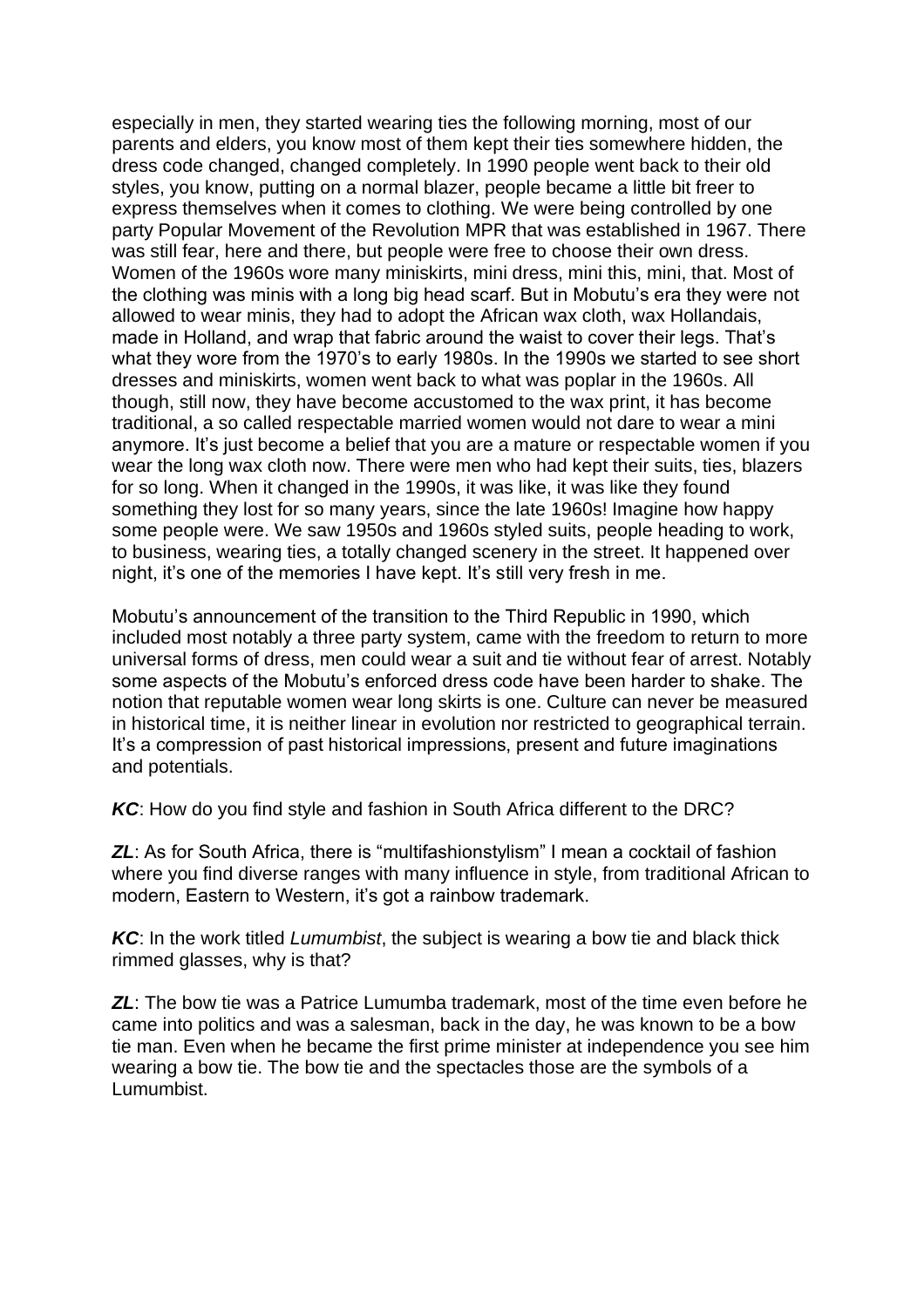

*Lumumbist*, 2012. Oil on canvas, 54 x 45 cm. Courtesy: Zemba Luzamba

Patrice Lumumba was a Congolese independence leader and the first democratically elected leader of the Congo in 1960 at independence from the Belgian colonial empire. Twelve weeks after independence Lumumba's government was deposed in a coup. Lumumba was subsequently imprisoned by state authorities under Mobutu, and executed by firing squad.

*KC*: Can you explain why the subjects in the work titled *Conversation* are wearing long dress suit blazers and leopard skin hats?

*ZL*: This work depicts a conversation between two early leaders in the Congo, because back then that leopard skin hat was worn by a group of leaders after independence, they adopted that system of bringing that hat with them, like an entourage of leopards. Before Mobutu banishes blazers and the tie, they would wear the blazers, looking smart, with leopard skin hat. In the painting I'm depicting that a kind of terror was coming, coming but slowly. Leopard skin was a symbol of terror coming into the freedom of independence. Then it was the leopard skin hat with the Abacost.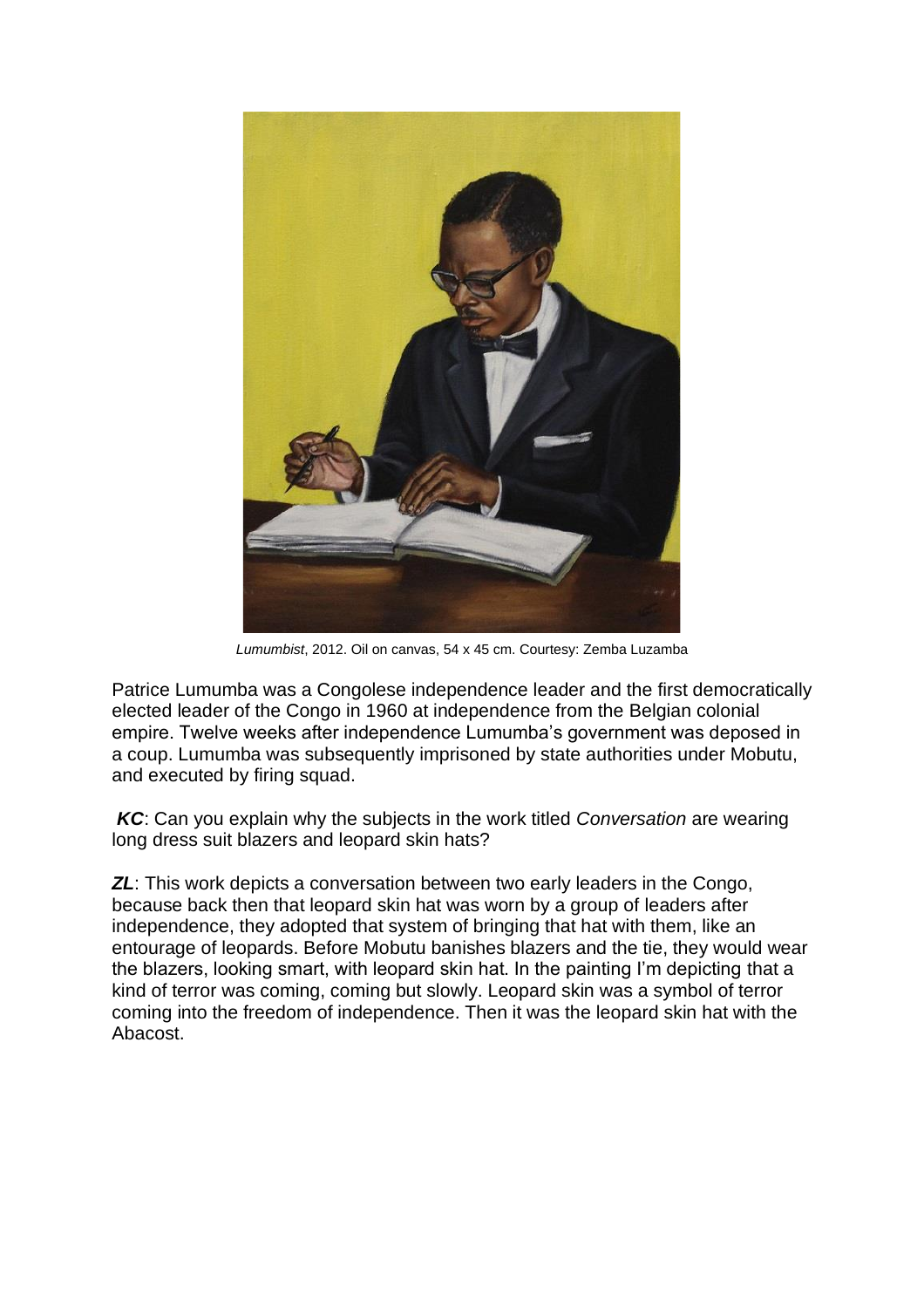

*Conversation*, 2014. Oil on Canvas. Courtesy: Zemba Luzamba

*KC*: Can you recall your earliest memories of style?

**ZL:** My early memories in style, I can remember in the early 1980s when some of the musicians like Papa Wemba and others, started travelling to France. From France Paris, they would come back with the latest in fashions. They would play in concerts, and us kids we would see what there wore and copy them. Checked shirts, white socks and nice black shoes. I was 10 years old in 1983, and fashion was part of our daily lives, though we did not put on ties or blazers.

Papa Wemba a famous Congolese musician, the father of Afropop and *La Sape*. La Sape is the blending of French, *Societe des Ambianceurs et des Personnes Elegantes* that translates as the Society of Ambiance-makers and Elegant People. *Sapologie* is not all about the outfits, it's not just for show. Envisioned as a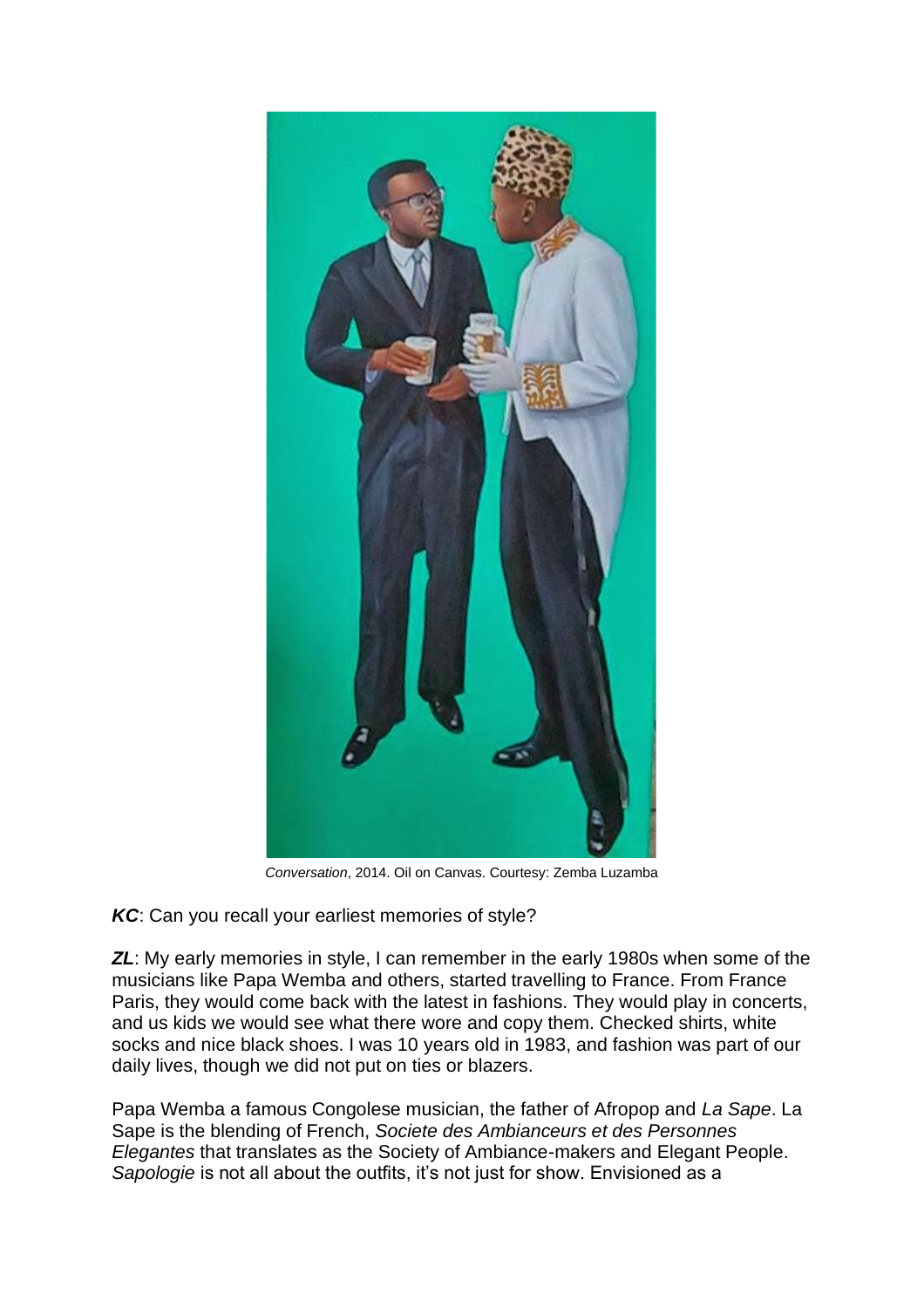mechanism were individual could express themselves in a way that was associated with dignity. A *Sapeur* must learn how to stand and walk with dignity and swagger. A Sapeur must be clean and clean cut with impeccable gentlemanly manners. In the 1970s and 1980s Sapeurs would meet in secret, decked out in chic suits, dramatically put together often with no more than three colours. It was an expression of freedom of resistance to Mobutu's stifling policies and to restrictive class structures. Papa Wemba sentiment was you get education from your parents, but dignity and class you give to yourself. Wemba made intentional choices concerning his dress and often vocalized that white people may have invented the clothes, but Africans make an art of it.

*KC*: In 2013 you held an exhibition titled *La Sape*, the painting style and aspects of the theme first seen in this show has remained part of your formal strategy to this day. What does La Sape mean to you?

**ZL**: La Sape is a movement of being clean and very chic, very well combined, you need to bring something to the outfit to WOW about. La Sape is a kind off movement that brings people who are well dressed together. People who are worshipping clothing, it's like clothing worshippers! Now days you even find religious movements born out of La Sape. What matters is the combination of colours and reputable quality labels. You have to match what you are wearing. Dress luxurious, look expensive, match your colours and walk. You need to learn how to walk, you don't just walk anyhow.

## *KC*: Are you a Sapeur?

**ZL:** As a Congolese I say yes, it's a movement that most of us that grew up in 1980s and 1990s, were familiar with, and as a youngster you do it here and there. It's a lifestyle. Being a Sapeur is a lifestyle. Yes I'm Congolese, la Sape movement Is everywhere in the Congo. Yes it's an influence on me.

*KC*: Do you get inspiration from newspapers, magazines, and social media?

**ZL:** I refrain from being interested in newspapers, because newspapers most of the time you open it and there is so much negativity, you know. I try to focus on a positive side of things, a magazine is way better, you read about different things. They don't poison you with negativity, they don't poison you with fear. Newspapers you open them and its death here, bomb there, arrest there, so much negativity. You will end up living in fear, the bring fear to the forefront, on the front page. With magazines you relax, they make you dream, they make you start wishing, its relaxes you, and I get some of ideas from magazines, I can't lie to you, I enjoy magazines, they are trying to show you something different. Social media is another problem, a very troubling one, because everyone is a journalist, everyone can publish anything. You know we have lunatics, we have this, we have that, and they can publish whatever. Social media no, maybe I'm old school, but no, it's not my thing.

*KC*: You have painted a couple of works titled *Paparazzi*, the paintings draw our attention as much to the people taking the photographs, and to ourselves who become the photographer's subjects. Can you describe your interest in this aspect?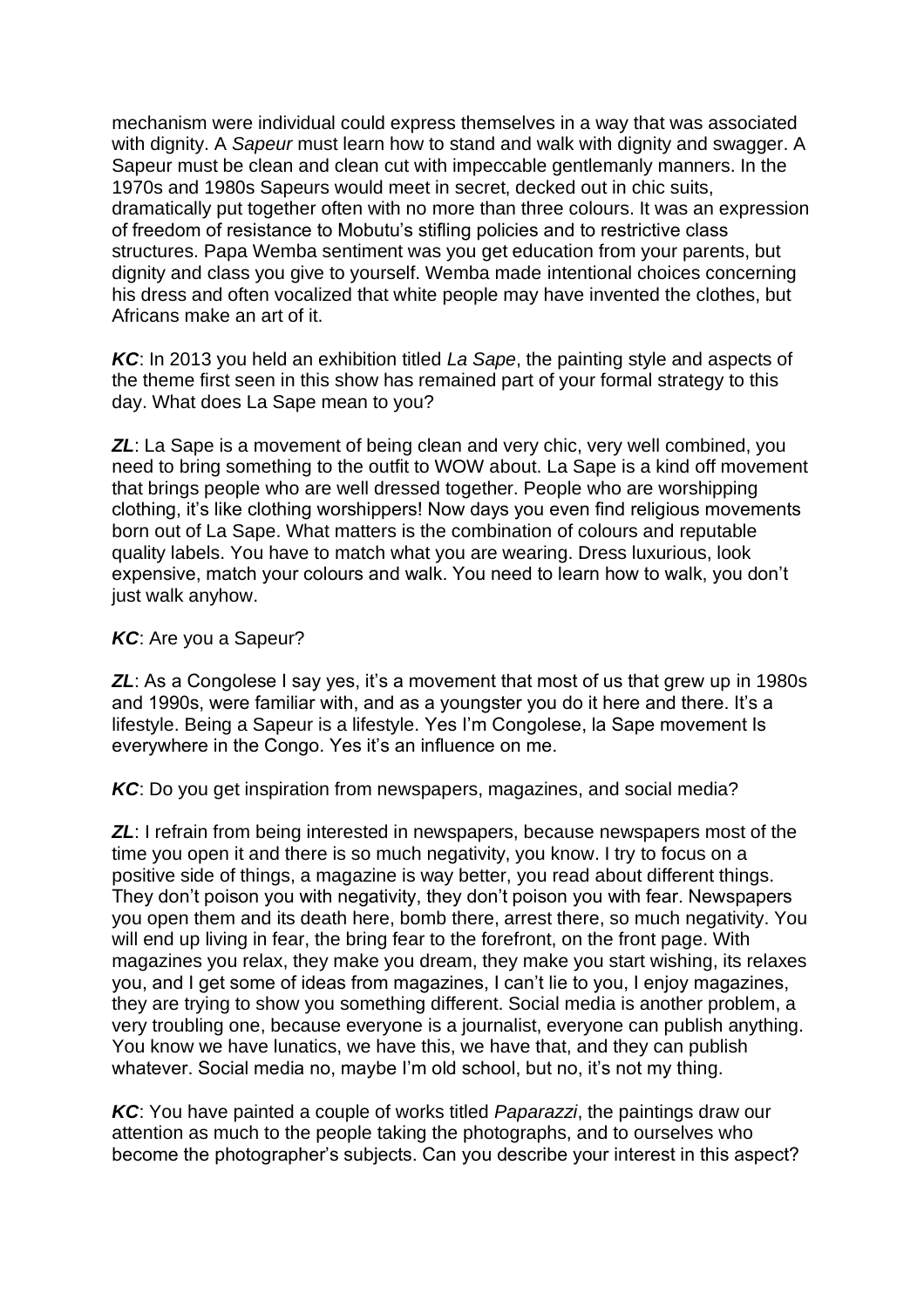**ZL:** In *Paparazzi* I wanted to put the viewer, or the admirer in the spotlight and make them feel like the early stars felt when surrounded by cameras. It was something that I asked myself, what if I'm this celebrity, what would be my reaction, how do I behave, how do I act, these people are busy taking photos of you but you have to have your life, you need to take it easy sometimes. It's a question I ask myself what if I was one of the early stars, and these cameras are busy running around after me, what can be my reaction. So I wanted to put it there in the painting to try have a conversation between ourselves as viewers, looking at the photographs of celebrities, and seeing them as real people, what can be our reaction, how do we feel, how do we see them.



*Paparazzi*, 2012. Oil on Canvas, 88 x 120 cm. Courtesy: Zemba Luzamba

*KC*: Colour conveys a mood, it also has psychological, personal and historical associations. Is the selection of colour part of your formal strategy?

**ZL:** Yes it is, I carefully analyse every aspect of the work, the meaning of the content has to match the colour selection, bearing in mind that the aesthetic is important too. The use of a single background colour in my works, came when I wanted to focus on the subject matter. I wanted the viewer to put themselves, if they can, locate themselves where ever they want to. I did not want to specify anything in the background. I wanted to put the viewer in a space when they might choose to imagine where it was. Which makes the viewer become part of the making of the artwork. It creates a conversation where the viewer decides what can be the background, can be South Africa, can be the bush, can be where ever. I decided to use the flat background because I needed to involve the viewer in the discussion process, so the viewer can develop their own imaginary background.

*KC*: Your paintings present power dynamics to the viewer. Is personal and public power and its manifestations your overarching subject matter?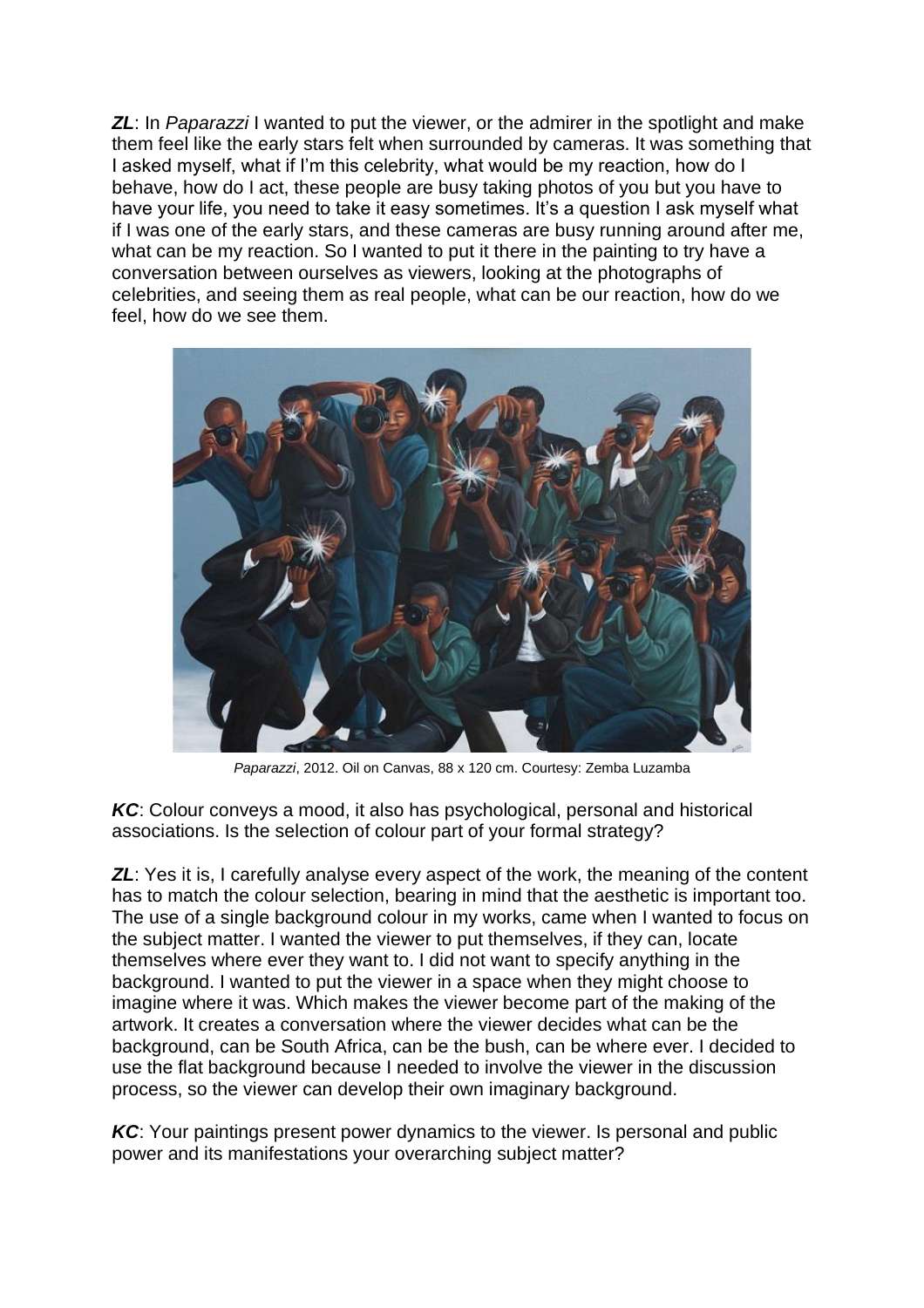*ZL*: I strongly use the science of forces in my work to empower the subject. Referring to the way I paint, I believe it can hold potential to show, teach, and speak about my mind and the way I see things.

*KC*: Shoes and chairs often hold focus in your paintings, why is that?

*ZL*: Shoes and chairs in my work symbolise power, what kind of power the person occupies. Sometimes the colour changes, sometimes you see a red chair showing there is fire, black chair showing trouble, a white chair symbolises peace. A chair not only for me, but for everyone, conveys a certain rank that the person has in society. When you look at the shoes, shoes give you status, also the person's posture and the position of the shoes, they show you the character of the person. The shoes symbolise status, status and character.

\_

Zemba Luzamba uses the coding inherent in clothing, style and body posture to reference and illustrate power dynamics. Sometimes the clothing references are specific to the pageantry of power and politics found in Congolese history and sometimes they relate to status and class exhibitionism found in global life more generally. The people painted are more often than not mere coat hangers, placeholders onto which symbols of clothing are hung, utilised to represent general archetypes in the dance of power.

The painting titled *Scapegoating*, depicts a man on all fours, slumped off a chair. His tie spills limply onto the floor. Cut down to size by a faceless man whose polished shoes are within licking distance of the bent man's face. Painted in tonal gradients of grey, a bureaucratic power dynamic found in systems the world over is illustrated simply. The reductive, stark simplicity of the painting, adds rather than detracts from the scene of humiliation.



*Scapegoating*, 2016. Oil on Canvas, 100 x 140 cm. Courtesy: Zemba Luzamba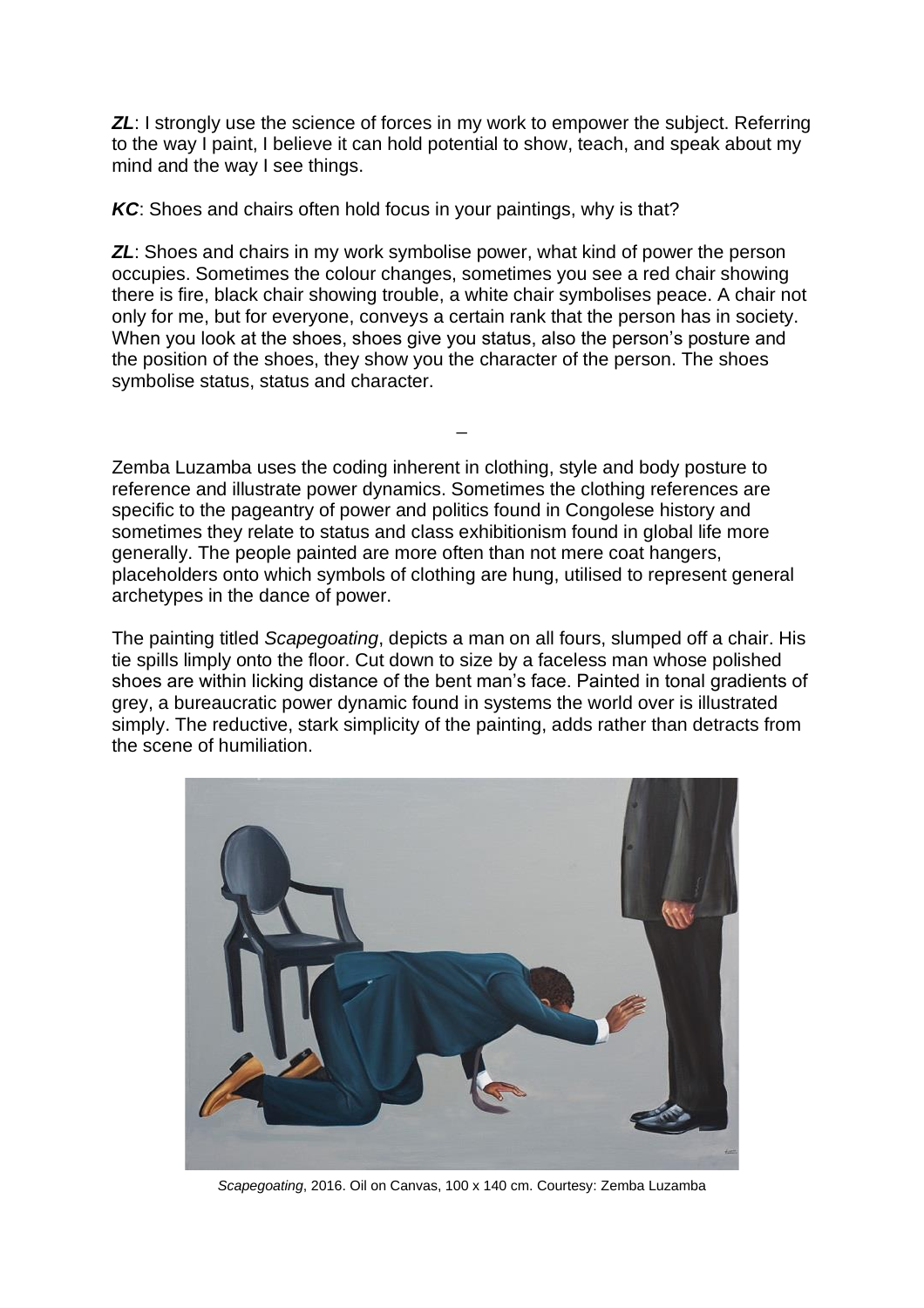Luzamba's formal painting style as outworked through his choice of colour and composition, embodies the attitude and style ethos of La Sape. Clean line and colour combinations bring punch, smooth magazine finish and flat pictorial planes a stage onto which the viewer can imagine their own back ground, their own place in the hierarchy of status and aspiration. The freedom of imagination enacted by Luzamba and offered to the viewer are at times a rallying cry for the power of selfdetermination, at other times a tribute to those who have succeed or as an illustration to the outworking of power both positive and negative. They are an act of defiance in the face of oppression and often calculated to disrupt the notion that you are defined as an individual by the class structure into which you are born.

*KC*: In your painting titled *Cohiba*, you have painted yourself wearing a suit and tie, reclining in a leather arm chair, confident, detached, smoking a Cuban made cigar unaware of the viewer. Can you describe the nuances and your intent with this painting?

\_

*ZL*: Yes, in the work titled *Cohiba* there is a sense of power in the dressing, the suit and posture, and in many parts of the world it shows class. In *Cohiba*, I paint myself, all though you see luxury, a cigar, a suit, a very nice armchair, I wanted to speak about the reality that happens. I have never been to Cuba but I have read about it. Although a cigar is consumed by the elite and the high classes, at the end of the day that cigar is not made by the high classes or the middles classes. That's why I had to show the scratches on the sole of the shoe, to show the oppressed people who make the cigar. The people under foot. Sometimes we tend to forget and we just consume a cigar as a luxury, it's expensive, and we forget who made it. That is why the foot is up and the sole scratched. I wanted to speak about the people from Cuba who actually made that cigar, the struggle the cigar maker, tobacco farmer goes through. You must not forget the sole that holds you up.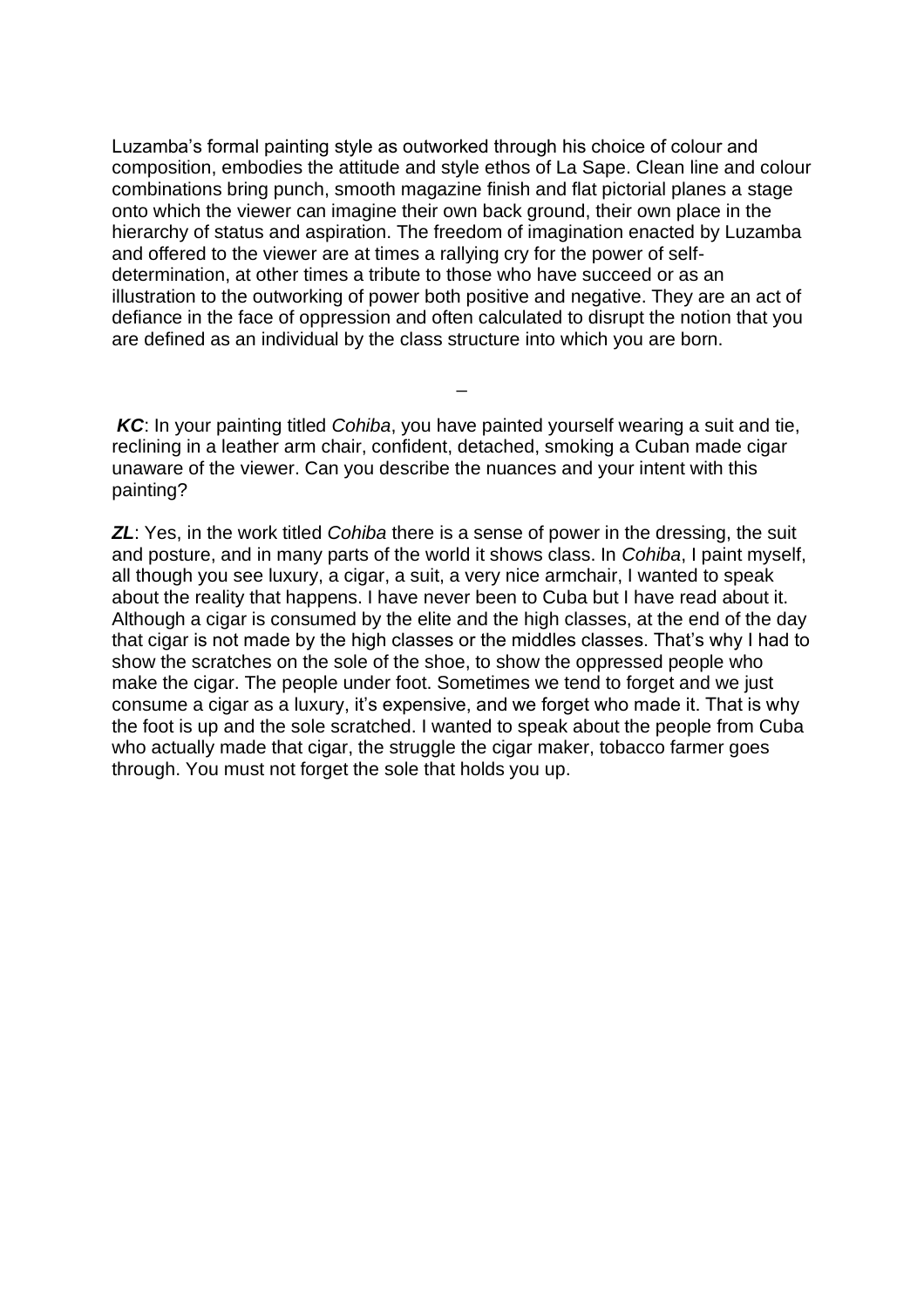

*Cohiba*, 2012. Oil on Canvas, 120 x 90 cm. Courtesy: Zemba Luzamba

*KC*: You have painted a two works titled *Connoisseur*, in them the viewer is presented with the backs of people dressed elegantly, looking at artworks, in such a way as they become the artwork. In the two paintings of this title you reflect on two different variations of the theme. Can you describe your choices and intentions with these variations?

*ZL*: In *Connoisseur*, I wanted to make a point about the art world. For somebody who comes from other parts of Africa, visiting a gallery is a luxury, it's something different. Telling somebody you are going to a gallery, they will say you are becoming a white man now! When people go to a gallery they have knowledge, they appreciate art, they are a connoisseur. I'm speaking about the few black folks that visit galleries, back in the day it was only white and other races. If you see black folk in a gallery then they are either an artist, somebody who works for the gallery, or they are a connoisseur! Somebody who knows about art who leads a different life as an African person. It was a kind of a tribute to those black folks who have the courage to visit museums and galleries. Because it's not in our culture, I can be an artist, my people may come to support my show but they are not used to it.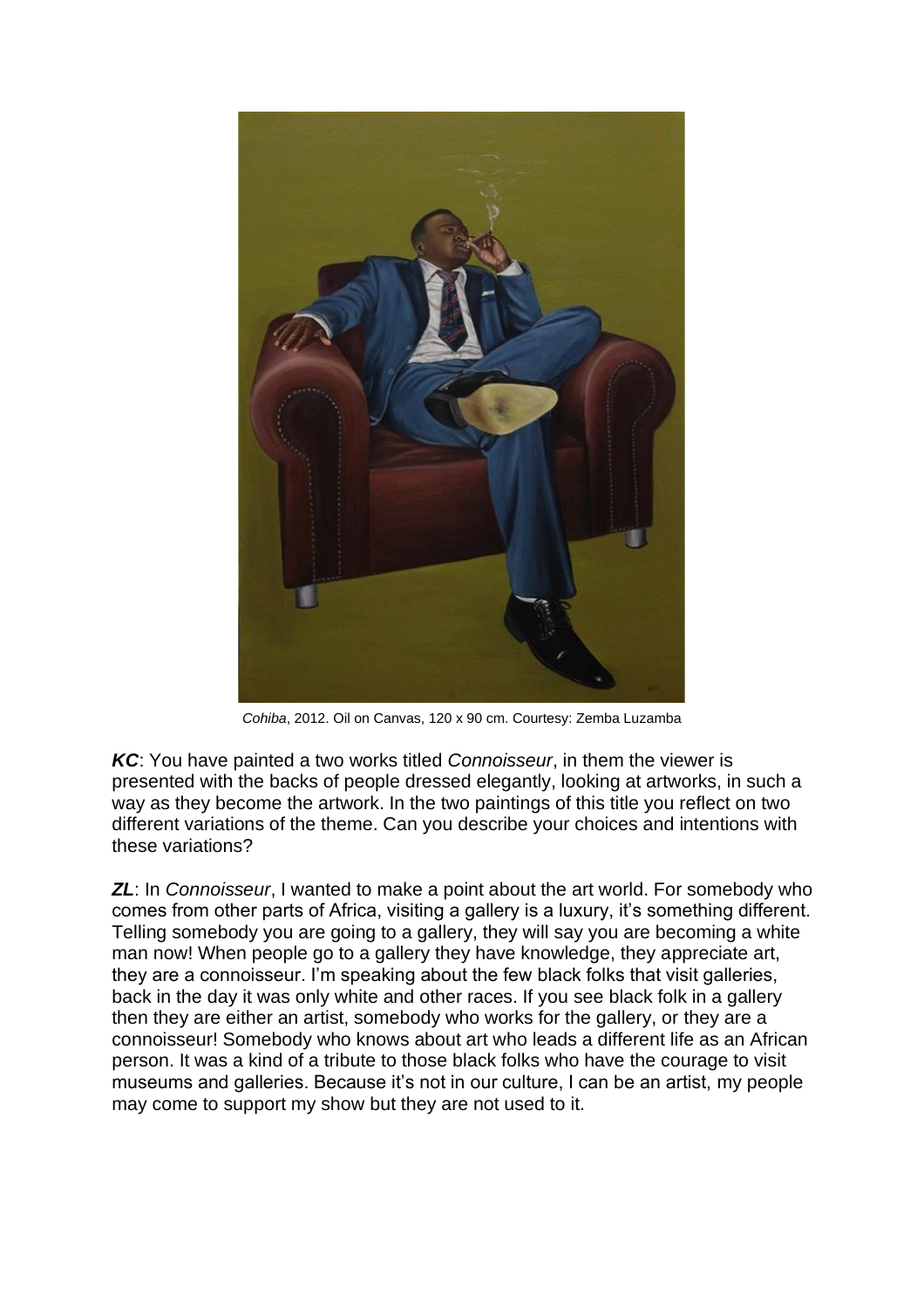

*Connoisseur*, 2012. Oil on Canvas, 100 x 90 cm. Courtesy: Zemba Luzamba

*KC*: In the one painting the viewers are looking at a William Kentridge work, why did you select his work to be the focus?

**ZL:** William Kentridge, an artist of that calibre is not a person you see every day. I'm paying tribute to that. I have much respect for the man. I see not only a great artist, I see a clever guy, he works very hard but also very smart. A person who knows when to jump, who is not afraid to do something. Give it 20 or 30 years from now you will see how powerful this person is. You will see how hard this artist can hit If he was a sportsman! He is an artist who does not stop. That's why I respect him, because he keeps going.

*KC*: In the second work titled *Connoisseur 2*, you paint a Hendrik Pierneef being looked at by a white viewer, why is this?

**ZL:** Yes I use the example of Pierneef because I wanted to represent old masters in *Connoisseur 2*. I was being ironic, so I used the white guy because the old master collection are in white people's hands. Up and till now the biggest collections are in white people's hands, we as black folk still do not collect old masters works. So the painting was a way to say come on! Come on black folks, let's join the movement, let's buy old masters. Black people are very vocal when it comes to the selection of black artists work, empower this black artist, policy this, and empowerment there, we talk and have politics in the arts but black folk don't support the arts, they don't buy art especially not old masters. The reason is white people don't just talk, but they also act. We have black people in the arts but they don't buy old masters, why. How